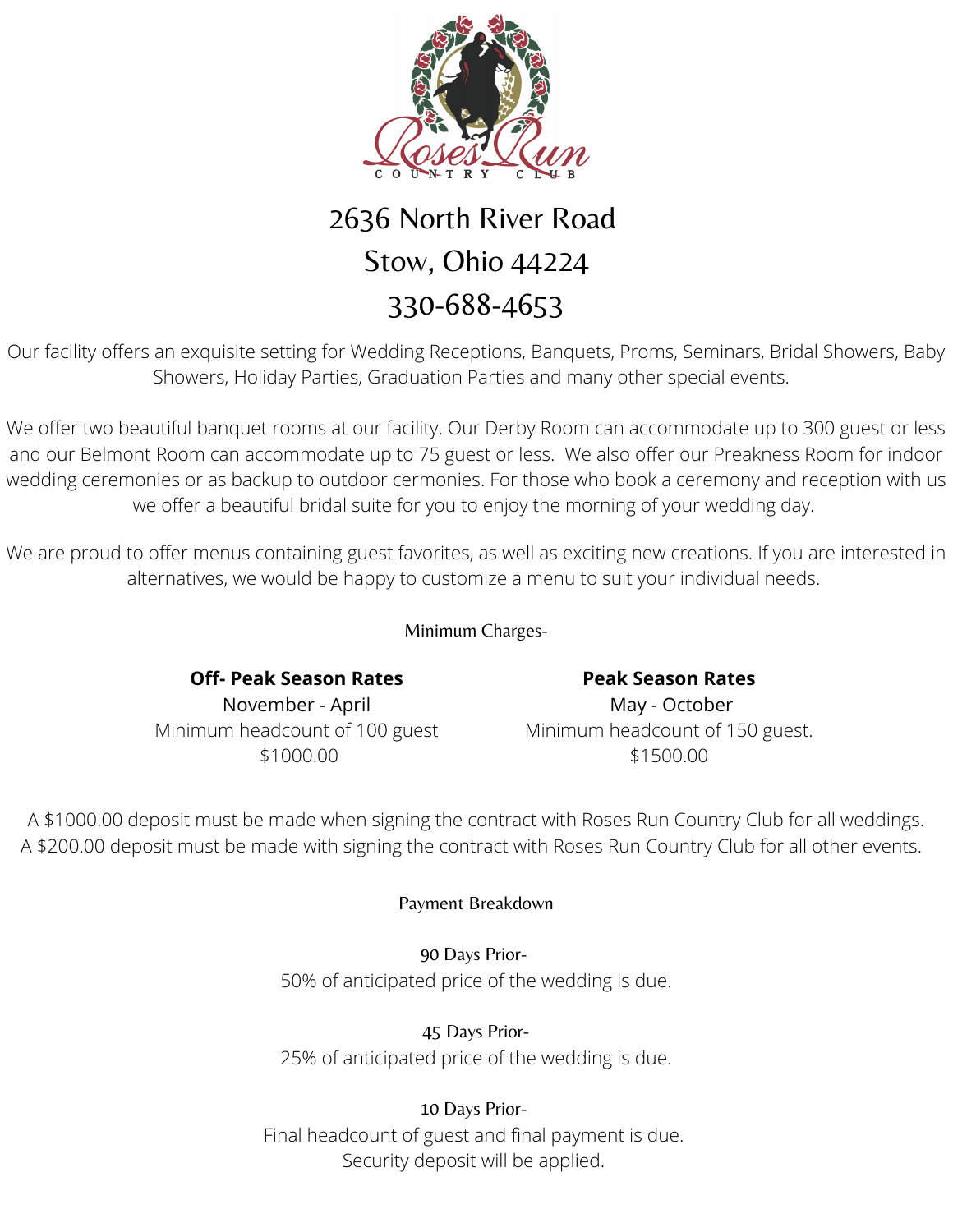#### Additional Charges -

Ceremony fee of \$1000.00 ( non-refundable)

15% service fee will be applied to all invoices in place of an operating cost for any overhead expenses.

Current local sales tax

\$200.00 security fee for all Friday and Saturday Events.

#### Pricing-

Prices for beverage packages are charged for the total number of guest at the event, regardless of age. There is a speical meal pricing for children under 10. We require that all Saturday events purchase our Full Bar Service. (Additional charges will be accured if you choose to opt out.)

#### Tastings-

Once we have received a signed contact, you are welcome to give your Event Coordinator a list of dinner menu items that you are interested in tasting for your event. We will schedule a day and time for you to come in for a tasting. The max number for a tasting is 4 people.

#### Cancellation Policy-

All deposits are non-refundable. If cancellation occurs for any reason the client will forfeit all payments made prior to the cancellation date. Any notice of cancellation shall be made in writing and given to your Event Coordinator.

#### Leftover Food Policy-

It is our policy that any leftover food will be discarded after the event. We will leave or pack leftovers that are safe to consume, such as left over cookies, brownies or cake, if the client requests beforehand.

#### Wedding Time-line-

All receptions are limited to a five hour time frame, and must be ceased by 10:30pm. All other adjustments must be approved by the Event Manager. All guests and vendors must vacate the facility no later than 11:00pm.

#### Bridal Suite-

When booking a Wedding Ceremony and Reception with Roses Run Country Club we offer our beauitful bridal suite, at no charge, for the day of to get ready in. We require that you review and sign our bridal suite agreement prior to the day of your wedding. If any of the rules on such agreement are broken you are subject to additional fines. The earliest you are able to get into the bridal suite on the day of is 10am. We also require that you have all personal belongings out of the room by 8:30pm on the day of. Anything left in the room will need to be picked up the following day.

**There is absolutely no outside food or alcohol allowed on the premises.** All weddings are required to choose from our buffet package and beverage packages. The only outside food that we allow is desserts such as cake, cookies, cupcakes, etc.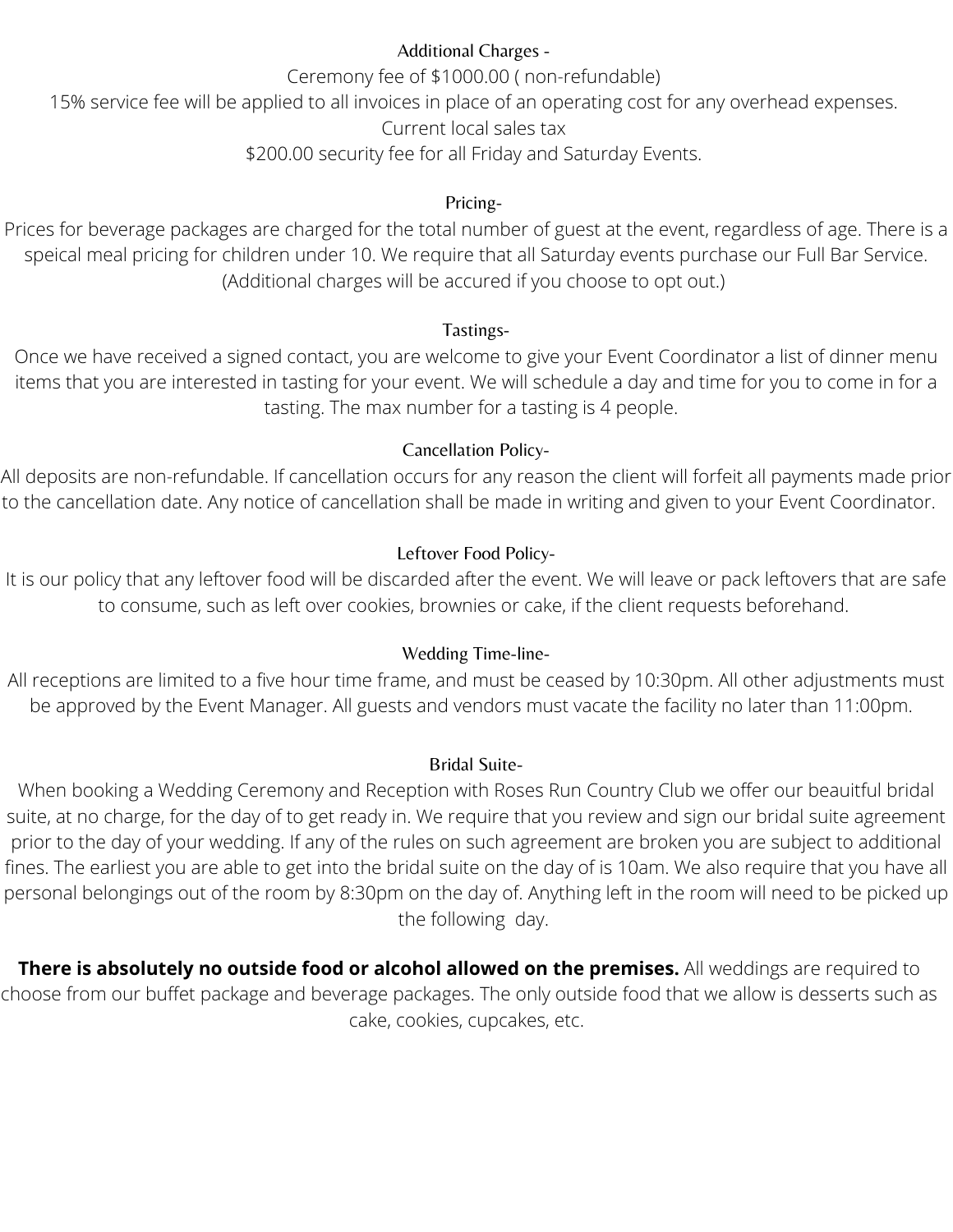

# Menu & Pricing

2636 North River Road Stow, Ohio 44224 (330) 688-4653

### Hors D'oeuvres Choice of 2 for \$350.00

### add 3rd for \$2.00 pp

Fresh Vegetable Crudita Display Seasonal Fruit Display Shrimp Cocktail (additional \$2.00 pp) Meatballs (Marinara/ BBQ) Honey Mustard Pretzel Bites Bruschetta

# \$38.00 Per Person

Plus tax

### Dinner

**Entrees - Choice of 2**

Roast Beef & Au Jus

Chicken Cordon Bleu

Chicken Marsala

Chicken Italiano

Roast Pork Tenderloin

Honey Glazed Norwegian Salmon

Traditional/ Vegetable Lasagna

Four Cheese Manicotti

Pasta Primavera

Roasted Turkey Breast with Gravy

Parmesan Crusted Alantic Cod

**Sides - choice of 2**

### **Add one more for \$2.00 pp**

### **Vegetables**

Broccoli Florets Glazed Baby Carrots Green Beans Almandine Grilled Zucchini & Squash Sicilian Blend

#### **Starches**

Garlic Roasted Mashed Potatoes Roasted Red Skins Baked Potato Wild Rice Pilaf Smoked Gouda Mac & Cheese Penne (Marinara/Alfredo)

### **Included**

Tossed Garden Salad Dinner Rolls Domestic Cheese Display at each table

Smoked Beef Brisket